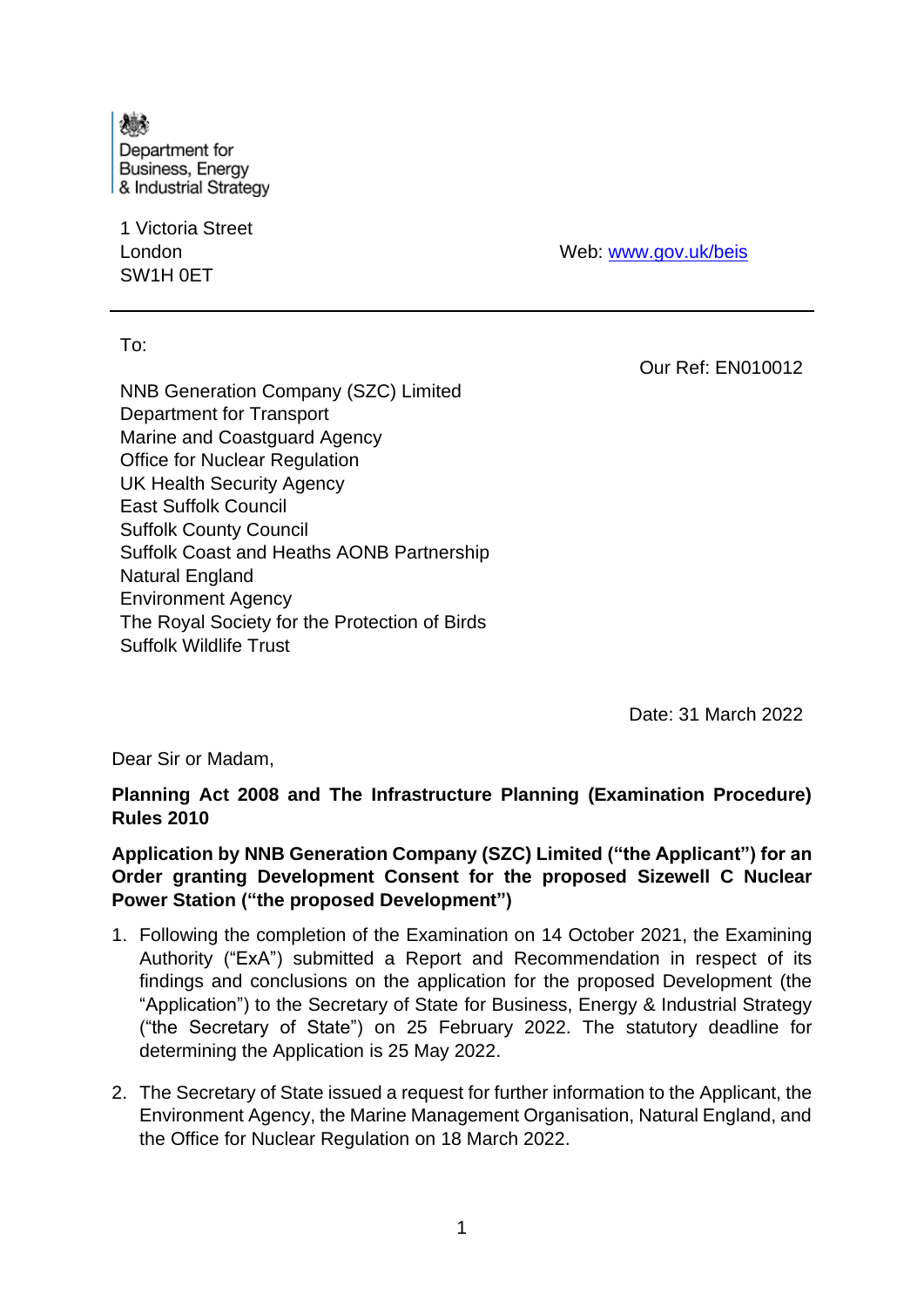3. Further to that letter, there are some additional outstanding matters on which the Secretary of State would be grateful if the parties identified in bold could provide information or updates as appropriate.

# **4. Harbour Byelaws and Powers**

- 4.1. The Secretary of State invites the **Department for Transport ("DfT")** and the **Maritime and Coastguard Agency ("MCA")** to confirm their final position on the proposed Harbour Order and the proposed establishment of a Competent Harbour Authority ("CHA"). In particular, **DfT** and **MCA** should confirm if they agree with the Applicant's view, as expressed in the *Final Development Consent Order Explanatory Memorandum* [REP10-013] that Article 53 of the draft Development Consent Order ("DCO") [REP10-009] can be used to make the undertaker a CHA for the purposes of the Pilotage Act 1987.
- 4.2. The Secretary of State invites the **MCA** to provide their comments on the Applicant's proposal to remove article 58 (lights on marine works etc. during construction), article 59 (provision against danger to navigation), and article 60 (permanent lights on marine works) from the draft DCO. The Applicant has instead included a condition on Aids to Navigation within the deemed marine licence of the draft DCO (condition 35 of Schedule 21 [REP10-009]).

# **5. Statement of Common Ground**

5.1. For the purposes of the Secretary of State's considerations, confirmation is required from the **DfT** [REP2-099]; the **MCA** [REP7-100]; the **Office for Nuclear Regulation** [REP2-078]; the **UK Health Security Agency** (formerly Public Health England) [REP2-086]; **East Suffolk Council ("ESC")**; **Suffolk County Council** [REP10-102; REP3-031; REP7-093; REP10-101] and **Suffolk Coast and Heaths AONB Partnership** [REP10-108] that the relevant unsigned statement of common ground has been agreed.

## **6. Control Documents**

6.1.The Planning Statement Final Update [REP10-068] includes definitions of the following terms as used in the suite of control documents: "where practicable", "where possible" and "as soon as possible". The **Applicant** is asked whether, and how, these definitions are, or can be, secured within the control documents.

## **7. Soil Management Plan**

7.1. The Secretary of State invites the **Applicant** to provide a final Outline Soil Management Plan that reflects the areas identified for further amendment by Natural England [REP7-140 and REP7-144].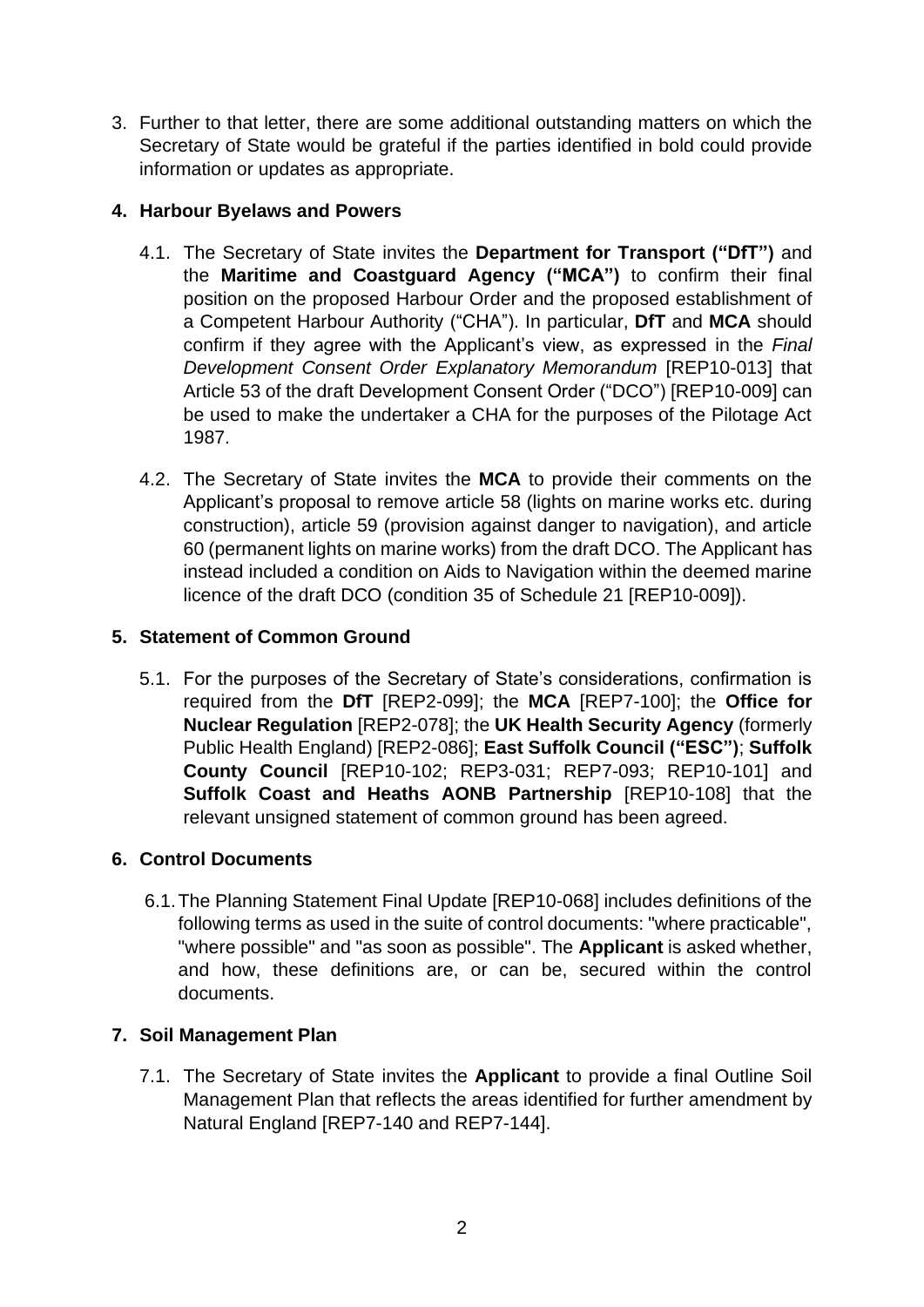## **8. Habitats Regulations Assessment, Biodiversity, and Ecology**

- 8.1. **Natural England** is invited to provide an update on the progress of its review of the Applicant's draft protected species licences, and its views on the prospect of it being able to issue Letters of No Impediment for the following protected species:
	- Bats
	- Breeding birds
	- Natterjack toad
	- Great crested newt
	- Water vole
	- Otter
	- Badger
	- Deptford Pink
- 8.2. **The Applicant** is invited to provide an update as to whether landowner consent has been obtained for great crested newt mitigation at the Northern Park and Ride, and in the event landowner consent is not obtained, to comment on alternative sites for translocation.
- 8.3. In relation to the comments made by the Environment Agency on the Sizewell Link Road in Deadline 7 Submission *(Comments on reports contained within 9.63 Comments at Deadline 6 on Submission from Earlier Submissions and Subsequent Written Submissions to ISH1- ISH6 - Appendices - Revision 1.0 submitted at Deadline 6) [REP7-128],* **the Applicant** is requested to provide an update to the Sizewell Link Road Landscape and Ecology Management Plan, to include mitigation measures detailed in *9.63 Comments at Deadline 6 on Submission from Earlier Submissions and Subsequent Written Submissions to ISH1-ISH6 - Appendices - Revision 1.0, Appendix C Sizewell Link Road Watercourse Crossing Mitigation Note [REP6-024].*
- 8.4. **The Applicant** is invited to respond to the Environment Agency's concerns, in the *Deadline 10 Submission - Comments on 9.110 Sizewell C European Sea Bass Stock Assessment - Revision 1.0 [REP10-187]* and *Deadline 7 Submission - Comments on additional reports submitted by the Applicant at Deadline 6 [REP7-133]*, in relation to the Sizewell C European Sea Bass Stock Assessment *(Deadline 8 Submission - 9.110 Sizewell C European Sea Bass Stock Assessment - Revision 1.0) [REP8-131]*, which include:
	- The scale of the stock assessment method;
	- Consideration of the most recent stock assessment and fishery advice;
	- The Applicant's parameters in consideration of Equivalent Adult Values having not applied the Spawning Production Foregone method, with provision of results for all years and scenarios; and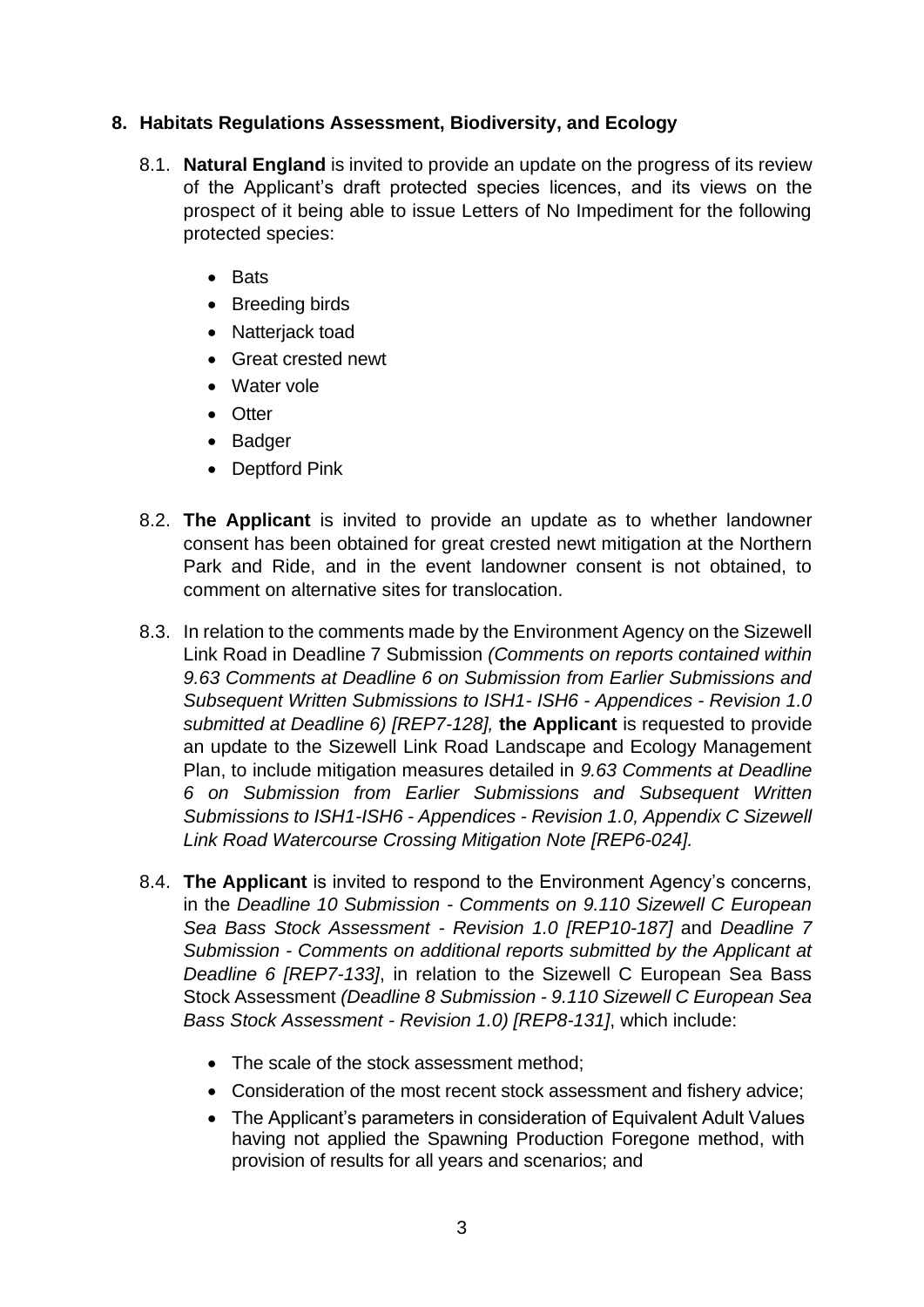- Evidence of a replenishment rate of 10% for seabass.
- 8.5. **Natural England** is invited to provide comment on the mitigation measures for impacts from drilling mud and bentonite break out presented in the Applicant's *Deadline 10 Submission – 8.11/10.2 Code of Construction Practice* [REP10-072].
- 8.6. The **Environment Agency** is invited to provide an update on the status of the Applicant's applications for a Water Discharge Activity Environmental Permit, a Radioactive Substance Regulation Environmental Permit and a Combustion Plant Environmental Permit.
- 8.7. **Natural England**, having now been consulted on the Environment Agency's draft Habitats Regulations Assessment for the Water Discharge Activity Environmental Permit, is invited to provide advice on whether an adverse effect on site integrity due to marine water quality impacts can be excluded for the following sites:
	- Alde-Ore Estuary Special Protection Area (SPA) and Ramsar site;
	- Benacre to Easton Bavents SPA;
	- Humber Estuary Special Area of Conservation (SAC);
	- Minsmere to Walberswick Heaths and Marshes SAC;
	- Minsmere-Walberswick SPA and Ramsar site; and
	- Outer Thames Estuary SPA.
- 8.8. **Natural England** is invited to provide advice on whether an adverse effect on integrity due to indirect impacts of entrapment of prey species on the qualifying bird features of the following sites can be excluded:
	- Alde-Ore Estuary SPA and Ramsar site;
	- Benacre to Easton Bavents SPA:
	- Minsmere-Walberswick SPA and Ramsar site; and
	- Outer Thames Estuary SPA.
- 8.9. **Natural England** is invited to provide advice on whether an adverse effect on integrity due to physical interaction between species and project infrastructure on the sea lamprey and river lamprey qualifying features of the Humber Estuary SAC can be excluded.
- 8.10.**Natural England** and the **Environment Agency** are invited to provide their views as to whether they are satisfied with the Applicant's *Deadline 10 Submission – 9.89/10.7 Draft Fish Impingement and Entrainment Monitoring Plan* [REP10-138].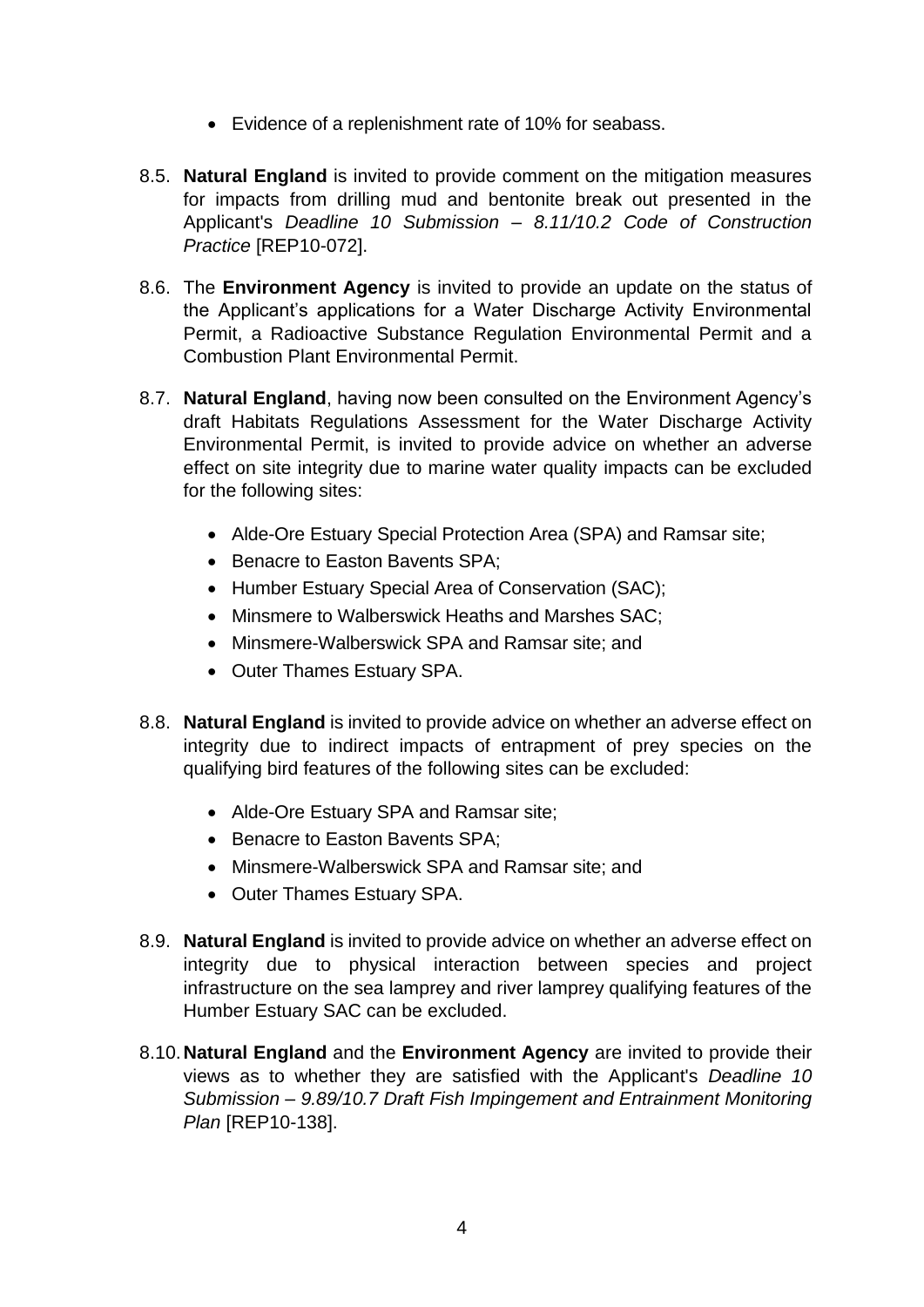- 8.11.In relation to changes to coastal processes/sediment transfer impacts on the Minsmere to Walberswick Heaths and Marshes SAC and the Minsmere-Walberswick SPA and Ramsar site, the **Applicant** is invited to respond to Natural England's *Deadline 10 Submission – Comments on Deadline 7, Deadline 8 and Deadline 9 Submissions* [REP10-200] and the RSPB/Suffolk Wildlife Trust's *Deadline 10 Submission – Final Submissions* [REP10-204].
- 8.12.In relation to changes to coastal processes/sediment transfer impacts on the Minsmere to Walberswick Heaths and Marshes SAC and the Minsmere-Walberswick SPA and Ramsar site, **Natural England**, the **MMO**, the **EA**, the **RSPB** and the **Suffolk Wildlife Trust** and **ESC** are invited to comment on the Applicant's updated submissions in relation to changes to coastal process and sediment transport made at the final examination deadline:
	- *Deadline 10 Submission – 9.12 Preliminary Design and Maintenance Requirements for the Sizewell C Coastal Defence Feature* [REP10- 124]; and
	- *Deadline 10 Submission – 6.14/10.5: Environmental Statement Addendum, Volume 3, Chapter 2, Appendix 2.15.A: Coastal Processes Monitoring and Mitigation Plan* [REP10-041].
- 8.13.In relation to the impediment of management practices on the Minsmere to Walberswick Heaths and Marshes SAC and the Minsmere-Walberswick SPA and Ramsar site, the **Applicant** is invited to provide details of how it can provide assurance, within the DCO or otherwise, that there will be no impediment to the RSPB's existing access route to the Minsmere reserve via Lower Abbey Farm.
- 8.14.In relation to indirect impacts from the disturbance of prey species on the little tern and common tern features of the Outer Thames Estuary SPA, and the little tern feature of the Minsmere-Walberswick SPA and Ramsar site, the **Applicant** is invited to provide suggested amendments to Deemed Marine Licence Condition 36(3) which restrict all construction works for the Beach Landing Facility and Temporary Marine Bulk Import Facility between the 1st May to 31st August inclusive.
- 8.15.In relation to in-combination impacts on the harbour porpoise feature of the Southern North Sea SAC, the **Applicant**, in consultation with **Natural England**, is invited to provide an updated SIP subsequent to *Deadline 10 Submission – 5.10/10.11 Shadow Habitats Regulations Assessment Addendum Appendix 9A: Southern North Sea Site Integrity Plan* [REP10-022] to address Natural England's outstanding concerns in *Deadline 10 Submission – 9.10.7 Statement of Common Ground* [REP10-097].
- 8.16.With regards to disturbance upon the bittern, gadwall and shoveler features of the Minsmere-Walberswick SPA and Ramsar site caused by excavation works associated with the creation of the marsh harrier compensatory habitat